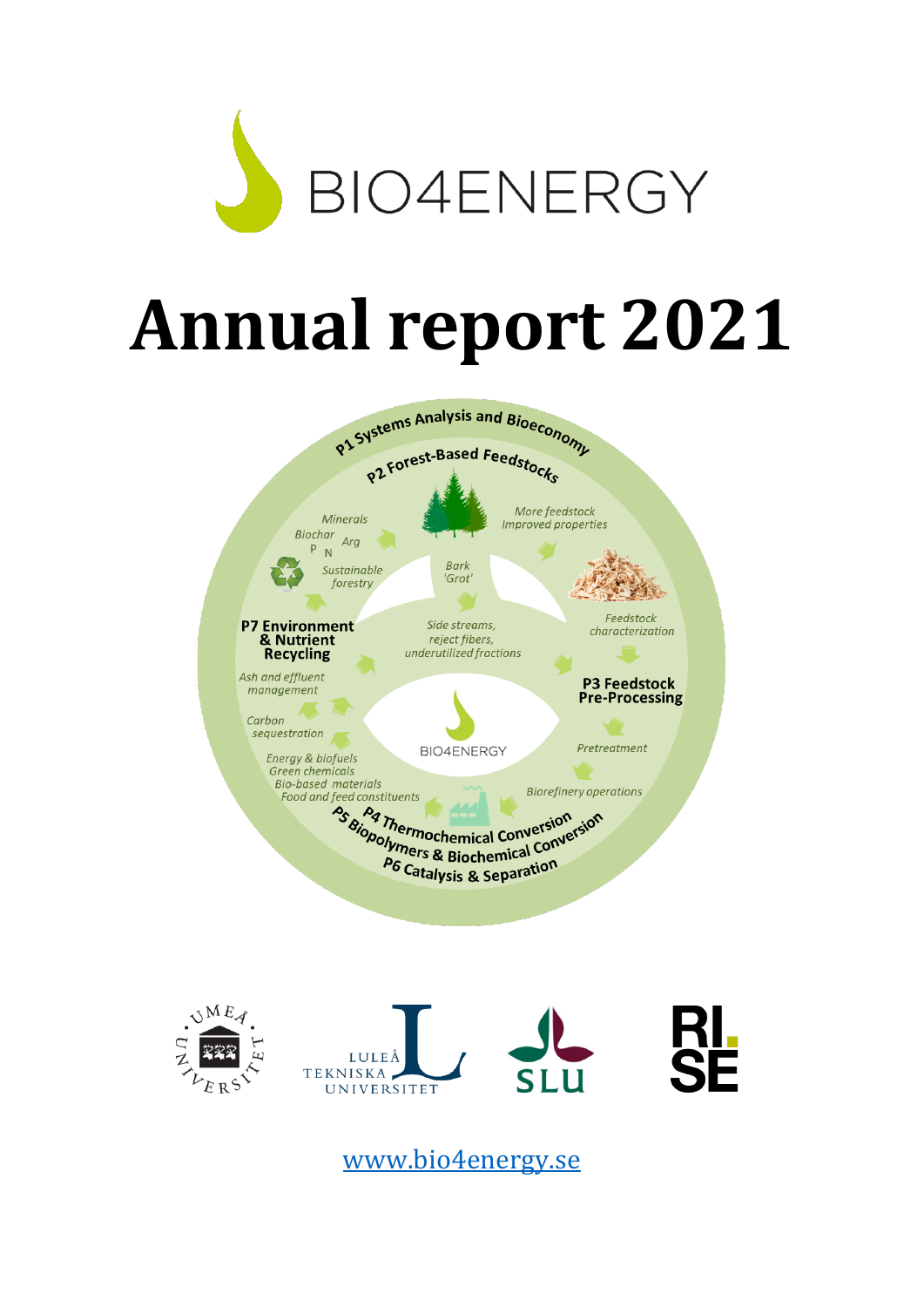

#### Introduction – overview of 2021

The Bio4Energy year of 2021 began as the previous year ended, with limited possibilities to meet physically, but with ample opportunities to practice creative forms of travel-free meetings. For us as researchers, we have encountered challenges related to recruitment and procurement of new equipment and instruments, both of which have seen serious delays during the pandemic. Nevertheless, 2021 has seen more people active in Bio4Energy than the previous couple of years, which is of course positive – without our researchers, no Bio4Energy!

2021 also marked the start of some changes, in particular in how the strategic funds are managed. New procedures are meant to make those means more predictable and the process both more manageable and more transparent. Fifteen new collaborative strategic projects addressing new and important avenues of research thus started in 2021.

Finally, we closed the year with a long-awaited physical researchers' meeting in Skellefteå in December, with inspiring presentations from several of our young researchers, as well as from Skellefteå kommun and RISE. We conclude that biorefinery research is a continued hot topic!

## The year in numbers

[Figure 1](#page-1-0) summarises a few of Bio4Energy's output and achievements of 2021 in numbers.

*People* are our most valuable assets! After a few initial ramp-up years when Bio4Energy started in 2010, the number of researchers involved in Bio4Energy has been relatively stable at around 200 persons. 2021 saw a slight positive increase compared to the previous years.

*PhD degrees* are one way we contribute directly to society and industry – through providing competence for the future. The 13 defended PhD theses of 2021 mark our second highest since the start of Bio4Energy.

*Publications* is how most our research is disseminated. Of the 168 published peer-reviewed journal papers in 2021, at least 25% are a direct result of cross-platform collaboration, involving researchers from two or more of the seven Bio4Energy research platforms.

*Alliance partners* and *academic partners* represent national and international collaborations, a central part of Bio4Energy's operations. Both of those started to pick up in 2021 after a dip during the first year of the pandemic.



<span id="page-1-0"></span>*Figure 1. Key numbers for Bio4Energy 2021. Numbers marked with \* are average values for the period 2016-2021. 'Degrees' here represents PhD degrees. 'Alliance partners' represents our external collaboration partners from industry, society and institutes, and 'Academic partners' our external collaborations with academic departments outside Bio4Energy.*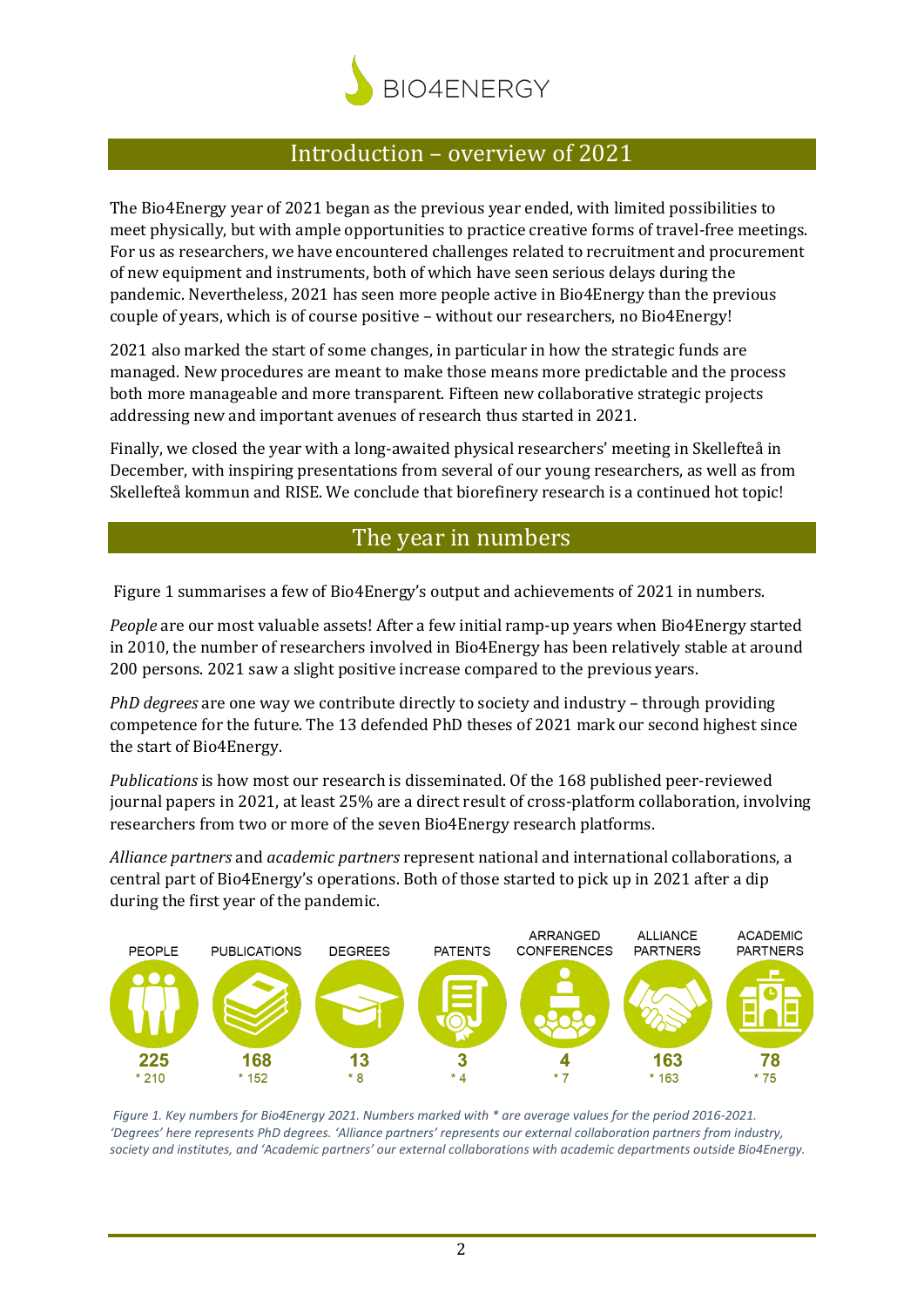

#### P1 Systems Analysis and Bioeconomy

- Investigation of how to combine biofuel production for road and aviation with CCS and CCU from a combined carbon, cost and climate perspective. The full benefits of BECCS and BECCU were found to be contingent on the timely deployment of biofuel pathways that are not currently in commercial operation, in particular pathways based on gasification or hydrotreatment of forest residues. BECCS enables production of climate positive aviation biofuels at relatively low cost.
- Hydrogen production from electrolysis in almost fully renewable electricity system was investigated, and the role of thermal power and hydropower as flexibility sources. 29 different weather years were studied. Electrolyser utilisation above 60% on average was always achieved, but the inter-annual variability of hydrogen production was substantial. Thermal and hydro power reduce variability but risk causing emissions and hydropeaking.
- The spatially explicit localisation model BeWhere Sweden was soft-linked to two different forest market models to analyse the effects of increased competition for forest biomass resulting from introduction of large-scale biorefineries.
- Investigation of integrated  $CO<sub>2</sub>$  separation and  $CO<sub>2</sub>$  conversion to produce chemicals, such as CO and alcohols, where electricity is used as power of conversion.
- Integration/combination of  $CO<sub>2</sub>$  capture and compression linked to CCS was evaluated, to improve process efficiency.
- Investigation on how to combine chemical production with  $H_2$  electrolysis to improve the process efficiency was initiated.
- Exploration on how to use bio-based materials to develop components (anodes and electrolytes) of batteries was started.
- Further development of theoretical models to improve the calculation speed and prediction capacity, which is highly beneficial for screening of novel liquid materials.
- Scientific progress in applying life cycle assessment (LCA) methodology at laboratory scale processes.
- Strategic collaboration with Holmen initiated, on proposal on climate change mitigation through intelligent forest management and forest biomass use.
- Several LCA studies have been performed in collaboration with other Bio4Energy platforms, including assessment of forestbased biofuels for arctic marine shipping, novel methanol production from woody biomass, membrane production and organosolv-based lignin production.
- Bio4Energy funding was used as seed funding for a new project within the Interreg Botnia Atlantica programme, "[Added value from Logging residues](https://www.botnia-atlantica.eu/om-beviljade-projekt/projektbank/added-value-from-logging-residues)".

#### **The SysAnaBio platform**

Biorefineries are inherently interconnected with existing industrial infrastructures and other sectors of the economy, and the related scientific-technological challenges are multifaceted and requires a multi-disciplinary perspective. In this platform, holistic and comprehensive methodological systems analysis approaches are used to address technological, economic, and social challenges and opportunities related to the development of biorefineries.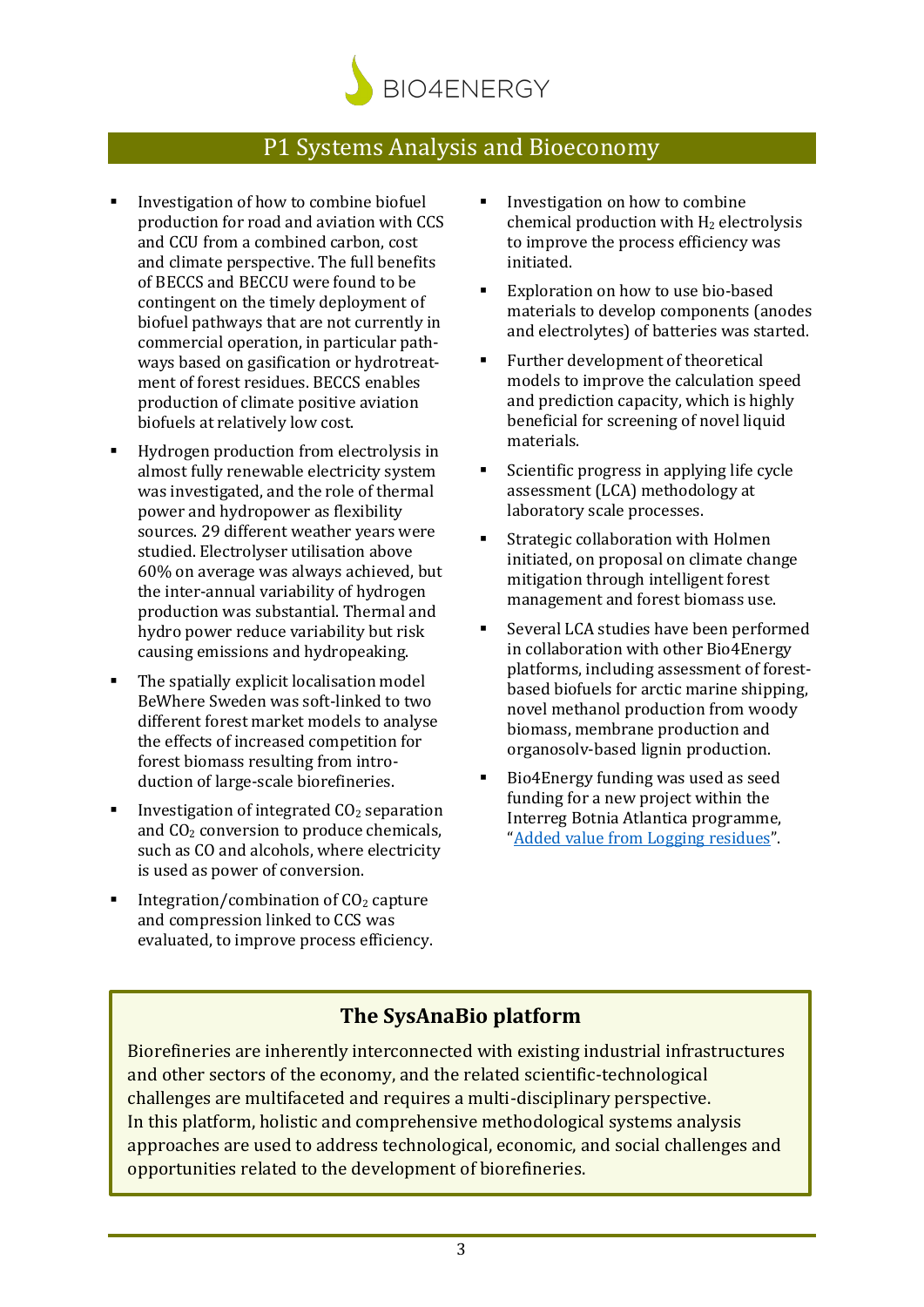

#### P2 Forest-Based Feedstocks

- New genetic engineering methods were reported in *Populus* trees to 1) increase aspen tree growth based on tests both in the greenhouse and in a five-year field trial, 2) prolong time for fibre expansion during wood formation, 3) improve the overall saccharification yields, and 4) reduce adhesion of wood fibres. As an example, field-grown, transgenic hybrid aspen trees with lower acetyl content in wood were shown to display increased saccharification glucose yields especially in reaction conditions without pretreatment. The results also demonstrated the importance of reducing wood acetylation specifically in the woody tissues to avoid trade-offs in biomass productivity.
- Chemical and mathematical modelling methods revealed that wood fibers reach their final length by combining both diffuse and tip growth and targeted release of cell adhesion between the neighbouring fibres.
- Cross-platform collaboration discovered that oxidative nanofiber fibrillation of aspen wood is negatively influenced by low lignin content and high cellulose crystallinity.
- The Biopolymer Analytical Platform (BAP), dedicated to research on cell walls of terrestrial and aquatic plants and biopolymer materials, expanded its activities towards several new users. BAP is a central facility for several Bio4Energy platforms and recipient of Bio4Energy funding. BAP has also been accepted as a KBC platform and recipient of KBC financial support.
- Industrial collaboration projects were initiated to investigate the effect of alternative forest harvesting methods and organic nutrients on ectomycorrhizal establishment and soil biodiversity.
- Technological breakthroughs involved near-infrared modelling and deep learning algorithms to quantify the extent of tension wood in aspen wood and resin and fatty acids in spruce wood, a machine learning method for spruce genome wide association study, first X-ray images (3D microtomography) in live poplar stems, microfluidics methods to analyse mechanical properties of live wood samples, and fluorescence-lifetime imaging microscopy (FLIM) method for wood highresolution chemotyping.
- The platform developed into a European hub for translatomics (global protein translation analytics) in plant stress research. Visitors from Finland, Spain, the Netherlands, USA and Uppsala were received to perform translatomic analyses and preparation of collaborative publications.
- Collaborative projects within and between the Bio4Energy platforms on Xray microtomography as well as forest tree breeding contributed to new funding in the form of Novo Nordisk Emerging investigator grant (Establishment of trees with high-yield and high-quality wood fibers for more sustainable improved feedstock, 12 Mkr), and from Swedish Foundation for Strategic Research (SSF) (Landscape Breeding: A new paradigm in forest tree management, 25 Mkr).

#### **The ForFeed platform**

Feedstock is the basis of all other platforms, and optimised feedstock will influence the whole value chain. Research on feedstock production systems contributes to increased wood yield and allows engineering of wood characteristics. Within this platform, genetic and molecular control of properties that are important for feedstock biorefining are investigated, as well as how these properties are governed by environment and management practices.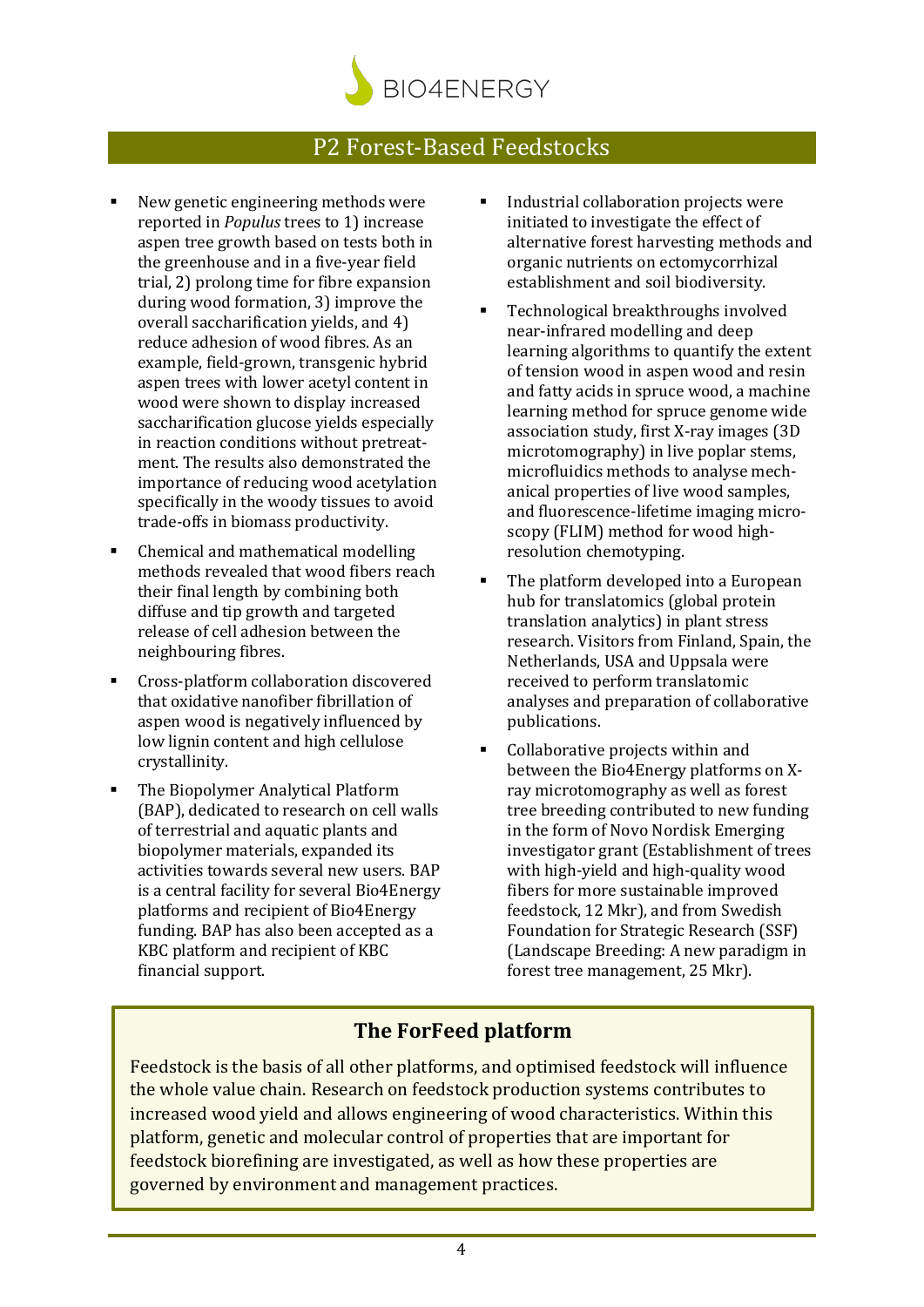

#### P3 Feedstock Pre-Processing

- Flexible supercapacitors were created from egg-shell membranes coated with a composite of activated Norway spruce bark carbon and polypyrrole.
- Wood powders were produced in one step – from fresh pine logs to powder using a novel multi-blade shaft mill. The resulting particles size was to 80-95% <1.0 mm, and a 40% higher aspect ratio was obtained compared to by hammermilling.
- Edible *Pleurotus ostreatus* mushrooms were cultivated with cellulose fibre reject as growing substrate. The fruit bodies had good nutritional values and low contents of heavy metals.
- Co-combustion of sewage sludge and wheat straw produced phosphorus-rich ash particles with open pores that soil water may readily permeate and support direct interaction between the inner surfaces of ash particles and the fine roots of many plant species.
- Contrary to the general understanding. the hemicellulose content (mannan and xylan) was proven a more significant factor than the lignin content for predicting optimum process conditions in high-quality biomass pellet production.
- Slow pyrolysis or low-temperature gasification of softwood bark and forest residues produced char with four times

higher K and P concentrations than fossil coal and coke. This may restrict the use of the charcoal in the steel industry since K and P reduce the strength of iron ore pellets in blast furnaces, impede the gas flow, negatively impact refractory materials, promote the formation of scaffolds, and give rise to increased consumption of the reducing agent.

- Problems in the dosing of mannitol powders in medicine manufacturing were shown to be due to changes in the mannitol particles' surface plasticity and contact area, as a result of interaction effects from temperature, humidity, and conditioning period.
- Activated carbons from Norway spruce bark were shown effective as adsorbents of pharmaceuticals and dyes.
- Bio4Energy has been instrumental for a number of externally funded research projects, with funding from VINNOVA, the Swedish Energy Agency, the Swedish Board of Agriculture, among others.
- Several Erasmus Mundus MSc student exchanges have been enabled by Bio4Energy, as well as a student interplatform project, as an initiating task for potential collaboration with the large French/European project BioTfueL

#### **The FeedPro platform**

Forest-based lignocelluloses are characterised by their structural and chemical diversity. Expertise in advanced feedstock characterisation and design and evaluation of tailored pre-processing technologies is critical for accelerating the development of biorefinery processes and products. This platform addresses challenges and opportunities caused by biomass heterogeneity, through research on characterisation, separation, and modification of bio-based materials.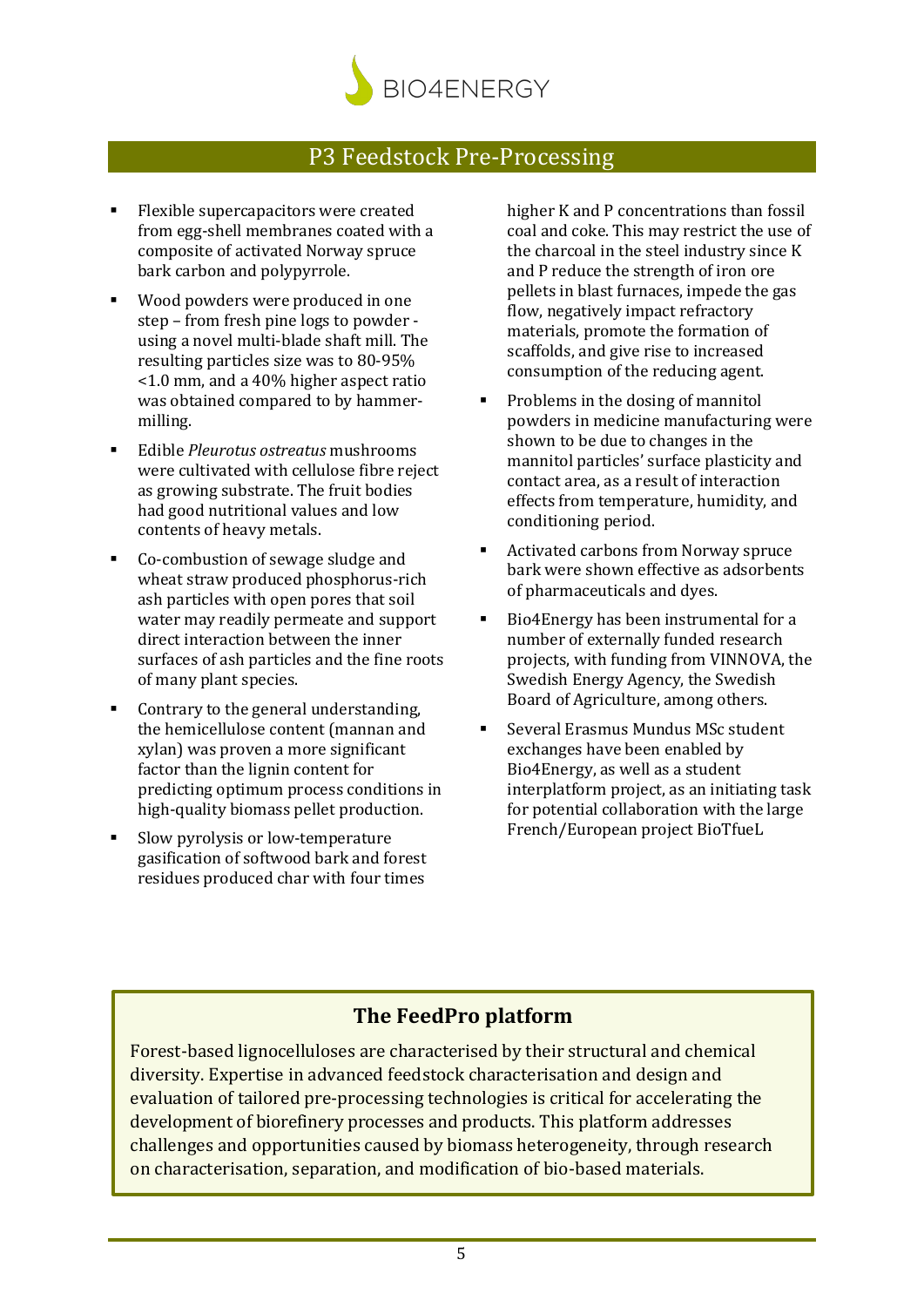

## P4 Thermochemical Conversion Technologies

- Bio4Gasification (B4G) is a node in the large competence centre SFC (Swedish Gasification Centre) in which many researchers from the platform have participated and contributed during the last 10 years. SFC ended in 2021 and was concluded successful for generating new world-leading knowledge in the area, and for extensive competence build-up. Many interesting results are still being published also after the Centre's closing.
- A method for detection of gaseous phosphorus oxides by broadband midinfrared absorption spectroscopy was developed. Real-time in situ detection of POx,  $P_4O_6$  and  $P_4O_{10}$  in combustion and gasification applications will enable new mechanistic understanding of release and reactions of P in the gas phase. This information is important for the development of novel concepts for ash design and utilization.
- The experimentally difficult to assess rheological properties of slag from molten biomass ash have been studied in detail by molecular dynamics simulations.
- The previously developed optical technique for in situ quantification of K, KOH and KCl was used to map K species in laboratory flames and pilot-scale reactors, as well as to validate numerical models for the release of K from biomass particles during combustion.
- Ash-quicklime interactions have been studied together with industrial partners, aiming to find new possibilities for large scale coal replacements. Work is ongoing to evaluate and compare different fuel types.
- Several new publications about methods to control the reactivity of biochar, which is an extremely important property for the process of replacing fossil coal in the steel industry. Researchers from the platform also developed a simulation model that can predict self-heating during post-production storage. It can be used to mitigate and control fire hazard risks in large-scale biochar production plants.
- Methods for quantitative chemical imaging of gaseous K, KOH and KCl with high time-resolution have been developed. These sophisticated tools can be used to generate fundamental mechanistic understanding targeting the K reactions close to burning particles as well as the rapid secondary reactions.
- Pilot-scale gasification experiments have contributed to improved understanding of methane production and connections between methane and soot formation during entrained flow gasification of solid biomass particles. The measurements highlight the advantages of using laserbased sensors for fast *in situ* detection and constitute an important step towards maximizing the process efficiency.

#### **The ThermoChem platform**

Through thermochemical conversion processes, widely different types of biomass can be converted into advanced fuels and chemicals. The overall challenge for this platform involves generating the fundamental understanding needed to support the technical development of thermochemical conversion of forest-based biomass, side streams, recycled fibres, underutilised fractions, and to make the corresponding technologies competitive to those for fossil fuels.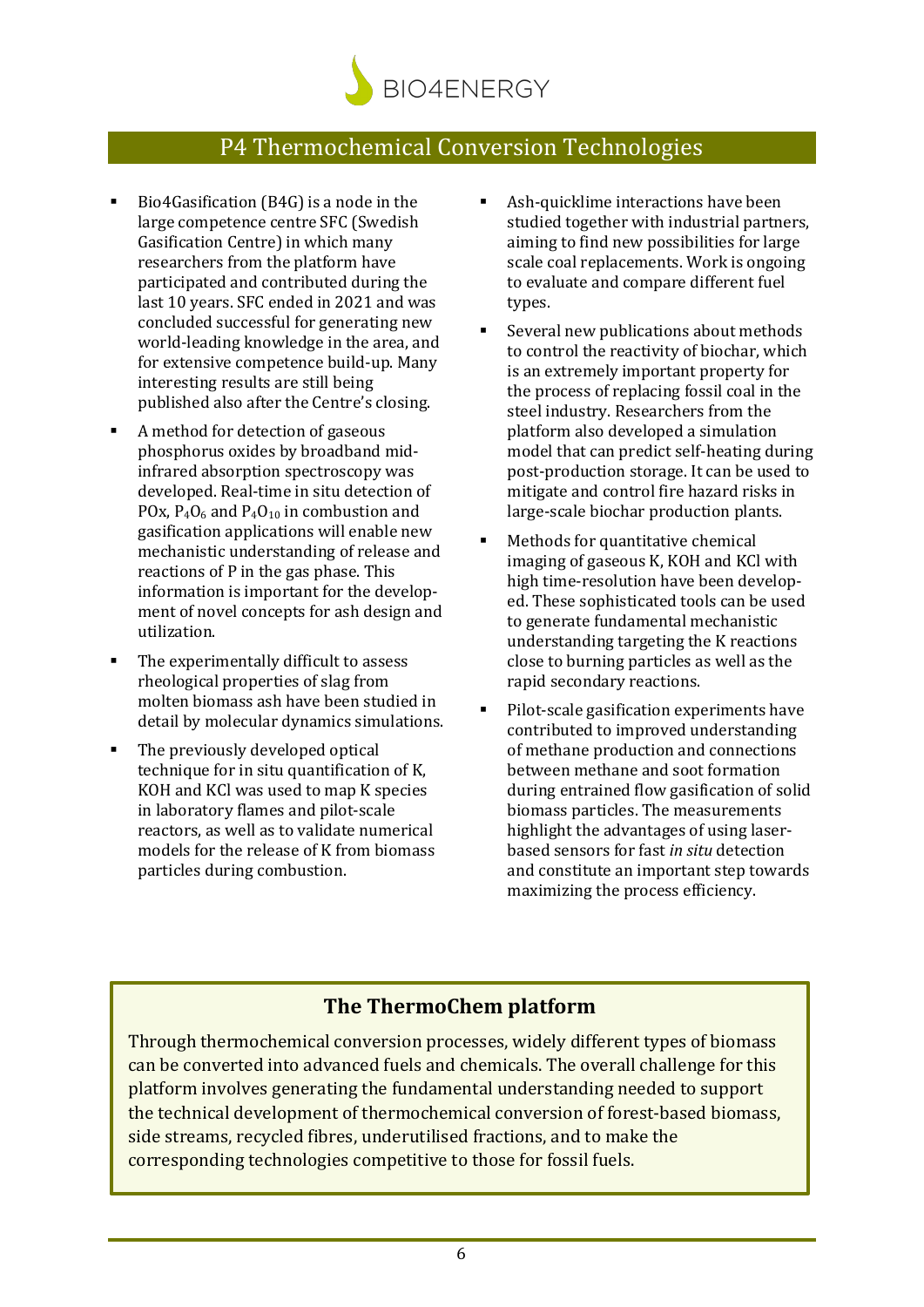

# P5 Biopolymers and Biochemical Conversion Technologies

- A new project was launched with support from the Swedish Research Council and will focus on oxidoreductases from whiterot fungi. Oxidoreductases are involved in lignin biodegradation, but, more recently, their role in biodegradation of lignocellulosic polysaccharides, particularly cellulose, has also drawn attention. In addition to that, the possibility to utilise oxidoreductases as catalysts in oxygenscavenging lignin-based paperboard coatings was further investigated using industrial lignosulfonate preparations from Domsjö Fabriker in Örnsköldsvik.
- A project on production of biopolymers from quinoa stalks using halotolerant bacteria received support from the Swedish International Development Cooperation Agency: "Biopolymers from quinoa residues using halotolerant bacterial isolates from the Bolivian Altiplano". The project engages researchers and students at Umeå University and Universidad Mayor de San Andrés in Bolivia.
- The research on combined production of mushroom and biofuels was included in the top 100 innovative research projects with potential for industrial implementation, and it was granted the Sparbanksstiftelsen Norrland's Award for Sustainable Innovations. The research is a collaboration with researchers in the FeedPro platform.
- A project that will investigate a new approach for microbial analysis in the pulp and paper industry was launched together with RISE Processum and industrial collaboration partners. The project addresses problems with microbial contaminants in pulp and paper processes and in packaging products.
- Research within the platform resulted in a new patent about preparation of hybrid biogels combining cellulose nanofibrils and alginate from the same raw material, viz. brown seaweed. The hybrid biogel has suitable rheological properties to be useful for example in 3D-printing.
- The upgrade of the organosoly reactor to a continuous system for biomass pretreatment and fractionation started. This new system will be one of 17 European pilot lines within the Horizon-2020 project BIOMAC, where technologies and solutions utilising nanoenabled bio-based materials will be upscaled and prepared for market applications. The BIOMAC pilot lines will cover the whole value chain for biomass valorisation and aims to offer an innovation system for small and mediumsized enterprises or industry, to develop production of bio-based nanomaterials. Our pilot line will be an important tool for Bio4Energy to further strengthen our position regarding pretreatment and fractionation of lignocellulosic biomass. More information [here.](https://www.biomac-oitb.eu/en/static/pl_1)

## **The BioPolChem platform**

This platform focuses on bio-based polymers for advanced and sustainable materials, and conversion processes that involve microorganisms and enzymes. Both conventional forest-industrial processes and products, e.g. cellulose and cellulose derivatives, and novel polymeric bio-based materials are included. Exploitation of the inherent characteristics of the raw materials is central, incorporating the sustainability aspect to reduce, recycle, and reuse.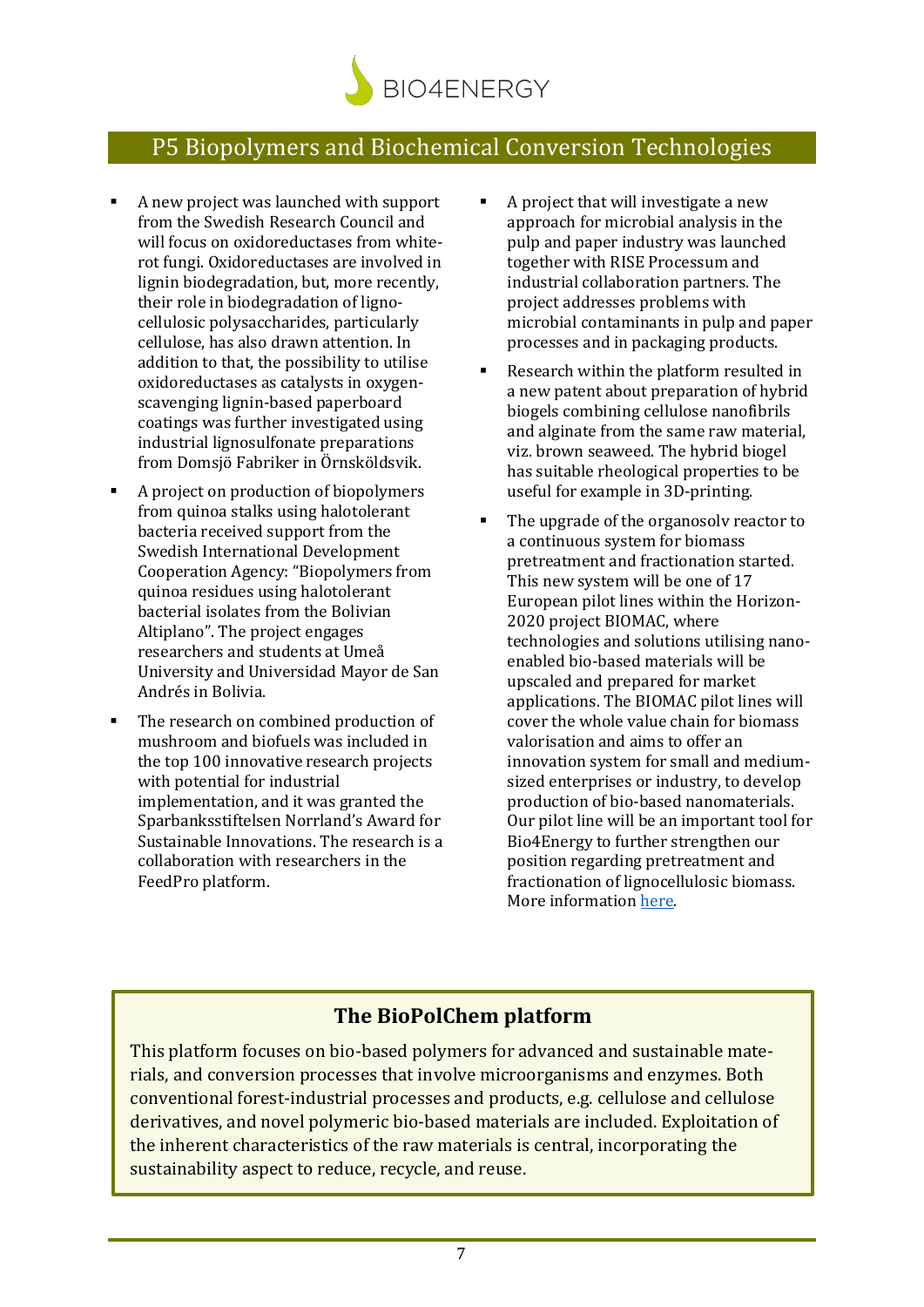

## P6 Chemical Catalysis and Separation Technologies

- The first industrially relevant zeolite membranes for gas separations were developed and tested. The highly  $CO<sub>2</sub>$ permeable zeolite membranes of chabazite type were of an industrially relevant size, and were shown to perform exceptionally well at industrially relevant conditions, i.e. for a feed of humid gas.
- We also succeeded in the development of so-called DDR zeolite membranes in the form of small membrane discs with exceptionally high  $CO<sub>2</sub>$  permeability and  $CO<sub>2</sub>/CH<sub>4</sub>$  selectivity, a world record by far.
- The since long ongoing development of zeolite catalysts received additional financial support from the Swedish Energy Agency for a project entitled Methanol-to-jet, in collaboration with researchers in the SysAnaBio platform.
- Unprecedented catalyst activity and stability of Mizoroki-Heck reaction in a continuous packed bed reactor over a Supported Ionic Liquid Catalyst was unravelled, which can potentially revolutionise the industrially important Heck reaction. Another reusable and active catalyst for the Mizoroki-Heck reaction was also developed.
- The environmental impact of polymeric membrane production was evaluated using LCA, in collaboration with the SysAnaBio platform.
- In electrochemistry, NiCo nanoneedles on 3D carbon nanotubes/carbon foam electrode as an efficient bi-functional catalyst for electro-oxidation of water and methanol was demonstrated.
- Developed new technology for integrated, metal free synthesis of glycidol and dimethyl carbonate from glycerol derived 1,3-dichloro-2-propanol via  $CO<sub>2</sub>$  capture.
- Membrane distillation applying, e.g., electrospun nanofiber membranes is an attractive option for desalination. Within the platform, mixed matrix membranes have been developed and successfully demonstrated for DCMD (direct contact membrane distillation), confirming their suitability for long-term desalination in remote areas and emergency situations. Also poly(vinylidene fluoride-co-hexafluoro propylene) membranes were demonstrated as non-toxic and environmentally safe for DCMD application.
- We proposed membrane distillation crystallizer to achieve zero liquid discharge (ZLD) in the pulping and papermaking industry application. The composite membrane's performances were evaluated using high saline RO brine and the concentrated salt solution was further extracted and analysed to show the membranes' potential to achieve ZLD.
- Efficient and sustainable energy storage systems are critical for our modern life, and excellent performance lithium-ion batteries (LIBs) are extensively employed in portable electronics and electric vehicles (EVs). Challenges related to, e.g., safety risks and battery performance limit the future and more widespread usage of LIBs. Researchers from the platform have during the year published several LIB related reviews regarding membranes and binders.

#### **The CatSep Platform**

In order to make biorefineries successful, it is essential to develop suitable catalysts and energy lean separation technologies. The focus of this platform is fundamental research on novel integrated catalysis and separation processes designed for application in forest and other lignocellulosic-based biorefineries, encompassing both thermochemical and biochemical routes to fuels and chemicals.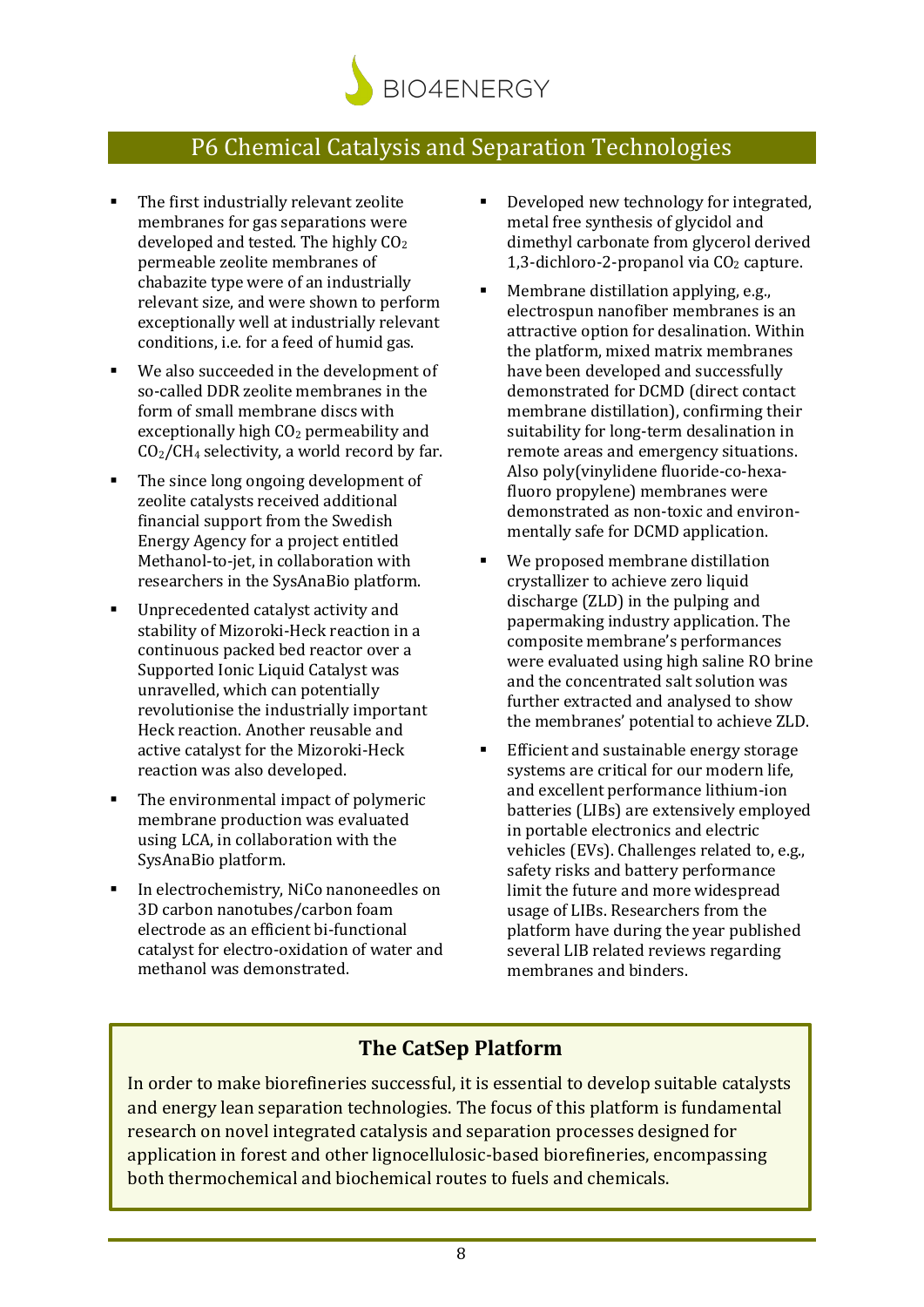

## P7 Environment and Nutrient Recycling

- Concerning recovery of elements from ash fractions the chemical structure, reaction pathways and mobility of the macronutrients phosphorus and potassium in fuel particles during conversion have been elucidated. The resulting ash and slag formed were characterized in-depth regarding formed crystals and particle morphology with synchrotron-based X-ray tomography which has advanced our understanding of potential nutrient recycling from such particles.
- Platform researchers are active in introducing synchrotron-based measurements to an industrial partner working on sustainable biostimulants as funded by VINNOVA.
- A new project related to microalgal cell wall has been started within the platform. The new project includes a post-doctoral researcher financed by the Kempe foundation and a new instrument to break algal cell walls, financed by the Carl Trygger Foundation. The idea with this project is to study the algal cell wall and factors that influence its characteristics.
- Knowledge gained through activities within the platform resulted in a major collaborative project related to phosphorus recovery funded by the Swedish Energy Agency. The project will focus on novel energy and resourceefficient value chains through cocombustion of straw fuels and sludge, and involves several industrial partners as well as three Bio4Energy platforms (EnviroNut, ThermoChem, and SysAnaBio).
- New collaboration about seaweed characterisation initiated between the platform and several different researchers from the Northern periphery and Arctic region.
- The collaborative Bio4Energy project financed by the strategic means about the use of ashes as a fertiliser in lakes and in combination with microalgae as biofertilizer has been concluded. The results were very promising with the generation of biofertilizers for aquatic and terrestrial environment.

#### **The EnviroNut platform**

One of the key challenges when introducing new biorefinery concepts is to develop sustainable and resource-efficient utilisation routes of forestry biomass, industrial residues and organic waste streams, including closing the loops of nutrients and minerals, as well as minimising the potential environmental and health impacts. This platform aims at advancing the understanding related to critical research questions on the environmental aspects of sustainable forestry, bioenergy and biorefinery processes.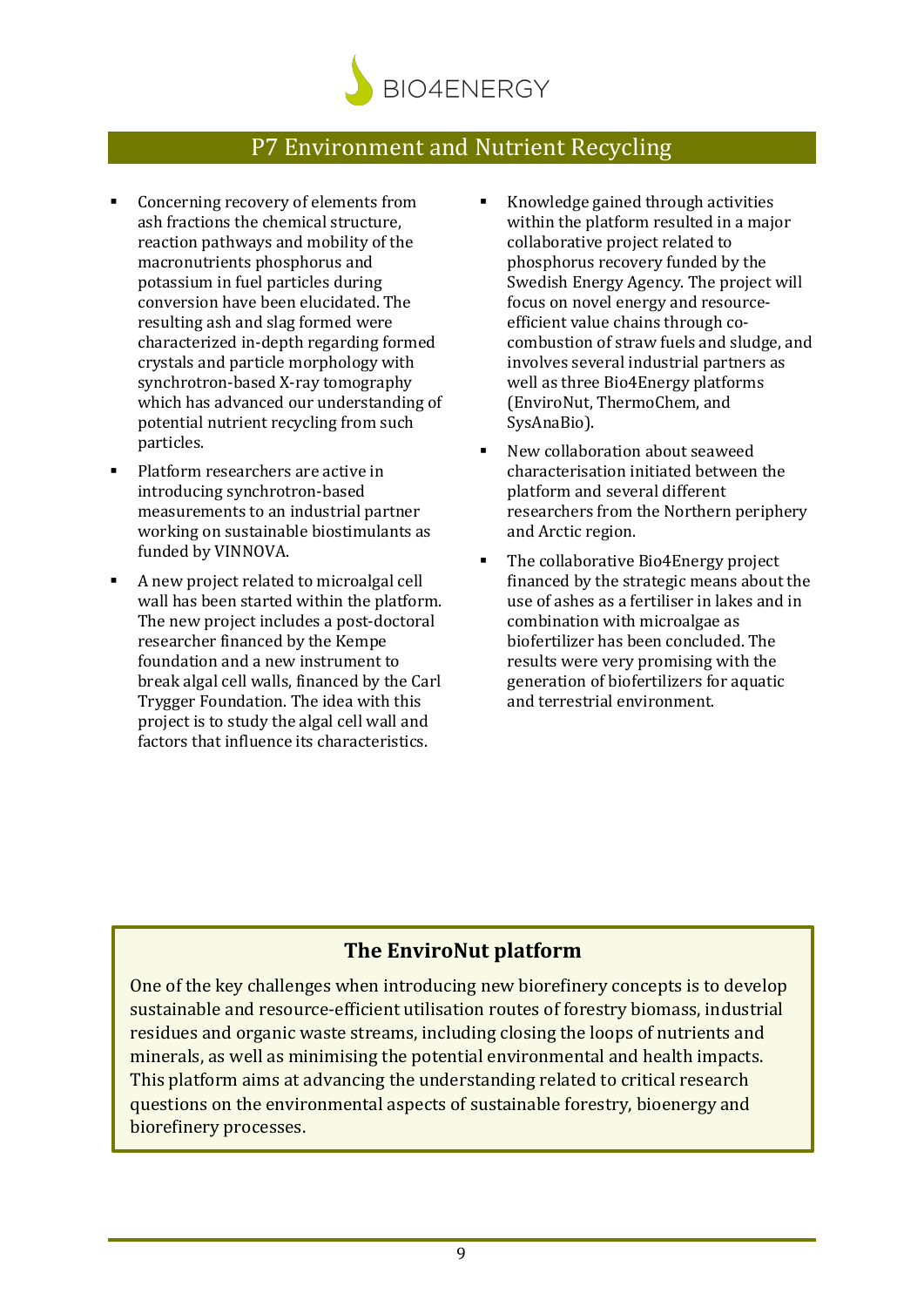

### New strategic projects

Twenty per cent of all funding to Bio4Energy is set aside as **Strategic Funds** used to create synergies and explore and address new and important avenues of research.

Our strategic projects:

- Concern high-quality research dedicated to the biorefinery field:
- Involve collaboration between research and development platforms and research groups;
- Are targeted at finding solutions to global problems and strengthening the development and competitiveness of Sweden and Swedish industry and;
- Support young Bio4Energy researchers in a critical phase of their academic career.

In the 2021 call for **targeted strategic funds (2022-2023)**, ten 2-year projects were granted, according to below.

*Valorization of biogenic carbon emissions for biotechnological production of green energy storage chemicals.* Io Antonopoulou (LTU, P5), Joakim Lundgren (LTU, P1), 709 kSEK tot.

*Development of energy-efficient processing technology of wood biomass into nanofibers and biocomposites through the use of fungal pretreated substrates accessing the sustainability goals.* Kristiina Oksman (LTU, P5), Shaojun Xiong (SLU, P3), Ulrika Rova (LTU, P5), 1100 kSEK tot.

*Waste2Plastic – Production of bioplastic from algal biomass generated on wastewater.* Christiane Funk (UmU, P5), David Agar (SLU, P1), Lalie Kossatz (RISE Processum), Björn Alriksson (RISE Processum), 560 kSEK tot.

*Preparing and assessing porous liquid for carbon dioxide separation.*  Xiaoyan Ji (LTU, P6), Naser Tavajohi (UmU, P6), 855 kSEK tot.

*Environmentally friendly L-arginine separation by use of biomimicry.* Nils Skoglund (UmU, P7), Torgny Näsholm (SLU, P7), 900 kSEK tot.

*Electrochemical pyrolysis of spruce needles.*  Torbjörn Lestander (SLU, P3), Jyri-Pekka Mikkola (UmU, P6), Magnus Rudolfsson (SLU, P3), Gopinathan Manavalan (UmU, P6), 956 kSEK tot.

*Evaluation of field-grown aspens with modified lignin, pectin and xylan by biochemical conversion technologies and comprehensive productivity analysis.*  Ewa Mellerowicz (SLU, P2), Leif Jönsson UmU, P5), Benedicte Albrectsen (UmU, P2), 1616 kSEK tot.

*Relation of wood structure and chemistry to nanocellulose extraction and properties.*  Totte Niittylä (SLU, P2), Linn Berglund (LTU, P5), Gerhard Scheepers (RISE, P2), 1906 kSEK tot.

*Improvement of LCA and economic methodology for upscaling biofuel and biomaterial production.* Dimitris Athanassiadis (SLU, P1), Mats Tysklind (UmU, P1), Tommy Lundgren (SLU, P1), Robert Lundmark (LTU, P1), 732 kSEK tot.

*Paving the road for introducing renewable energy carriers in large industries.* Markus Broström (UmU, P4), Kentaro Umeki (LTU, P4), Andrea Toffolo (LTU, P1), Henrik Wiinikka (RISE, P4), 1681 kSEK tot.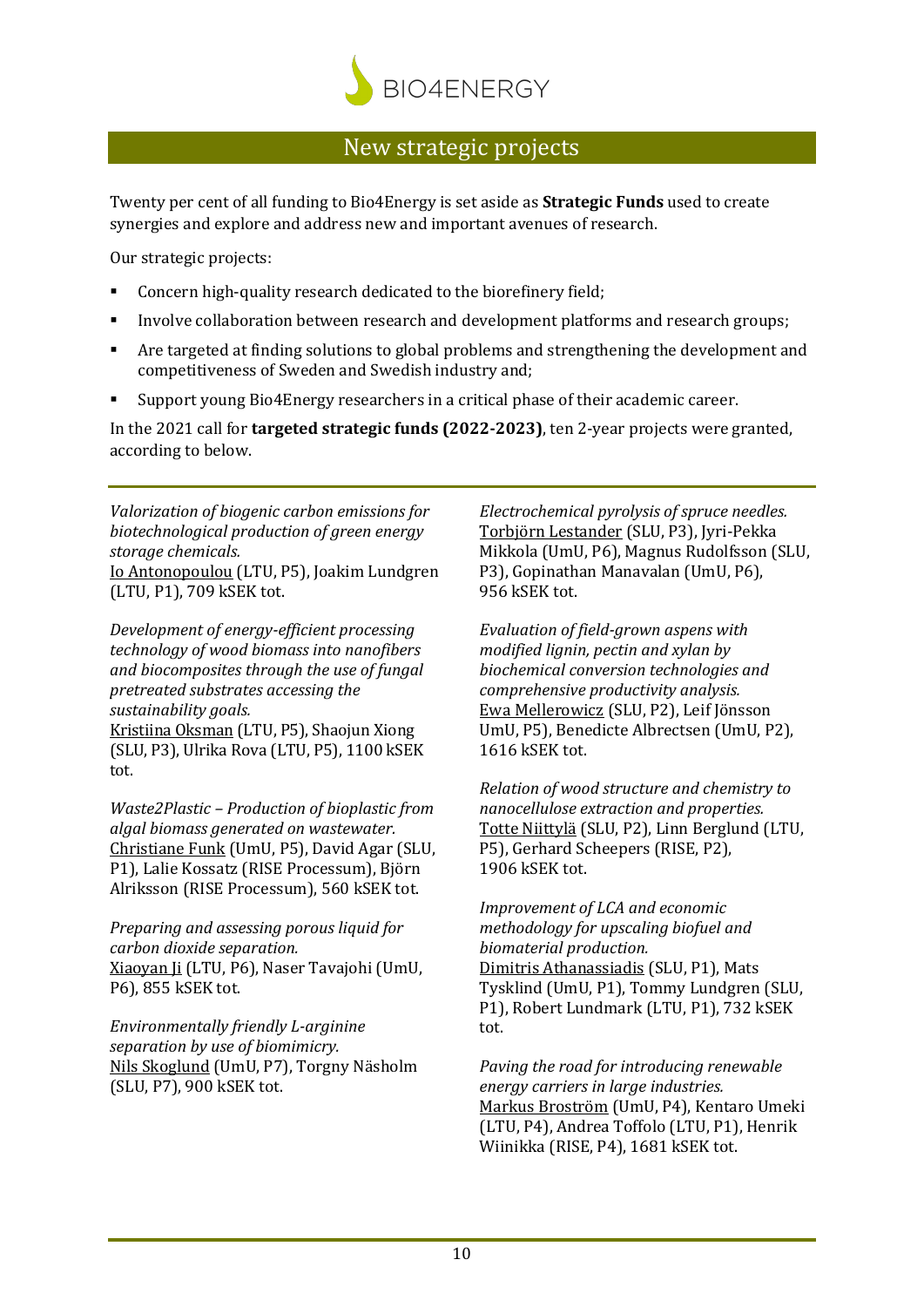

### Bio4Energy graduate school

During 2021, Bio4Energy had 75 active PhD students engaged in our research. The **Bio4Energy Graduate School** contains two courses for PhD students and early career researchers. The courses reflect the strength of the Bio4Energy cluster, with its unique layout of research and development covering the biorefinery value chain. At the end of the year, preparations started for a post-pandemic restart of the graduate school's most popular and acclaimed course "Biorefinery Pilot Research", with several new elements. The course will be given early in 2022.

In the context of the continued pandemic-related challenges during the year, we are proud to be able to state that in 2021, 13 Bio4Energy students defended their doctoral theses – the second highest number since the start in 2010!

#### PhD theses

Elina Bryngemark, Dept. of Social Sciences, Technology and Arts, LTU (P1) *"The Economics of Biofuel Development: Policy Incentives and Market Impacts".* Main supervisor: Patrik Söderholm.

Anne Buender, Dept. of Forest Genetics and Plant Physiology, SLU (P2) *"The biology and properties of wood for nanocellulose production".* Main supervisor: Totte Niittylä.

Thai Bui Quoc, Dept. of Chemistry, UmU (P6) *"Development of nitrogen-containing materials for capture and catalytic conversion of carbon dioxide to value-added chemicals"*. Main supervisor: Jyri-Pekka Mikkola.

Feng Chen, Dept. of Forest Biomaterials and Technology, SLU (P3) *"Combined production of edible mushrooms and biofuels from lignocellulosic residues".* Main supervisor: Shaojun Xiong.

Evgeniy Donev, Dept. of Forest Genetics and Plant Physiology, SLU (P2) *"Modification of forest trees by genetic engineering. From design to the field"*. Main supervisor: Ewa Mellerowicz.

Dimitrios Ilanidis, Dept. of Chemistry, UmU (P5)

*"Biochemical conversion of biomass: Hydrothermal pretreatment, by-product formation, conditioning, enzymatic* 

*saccharification, and fermentability"*. Main supervisor: Leif J. Jönsson.

Katharina Fürsatz, Technische Universität Wien, Institut für Verfahrenstechnik, Umwelttechnik und Technische Biowissenschaften (P7) *"Interactions between Fuel Ash from Residues and K-Feldspar Bed Material and their Significance for Fluidised Bed Thermal Conversion Systems"*. Main supervisor: Nils Skoglund.

Simon Jonasson, Dept. of Engineering Sciences and Mathematics, LTU (P5) *"The effect of wood properties on oxidative isolation of cellulose nanofibrils and characterization of networks"*. Main supervisor: Kristiina Oksman.

Carl Nolander, Dept. of Social Sciences, Technology and Arts, LTU (P1) *"Carbon Sink or Energy Source: Economic perspectives on future uses of forest resources in Sweden"*. Main supervisor: Robert Lundmark.

Elias Olofsson, Dept. of Social Sciences, Technology and Arts, LTU (P1) *"Spatial forest resource competition: an economic study: How increased competition and production flexibility affect woody feedstock markets"*. Main supervisor: Robert Lundmark.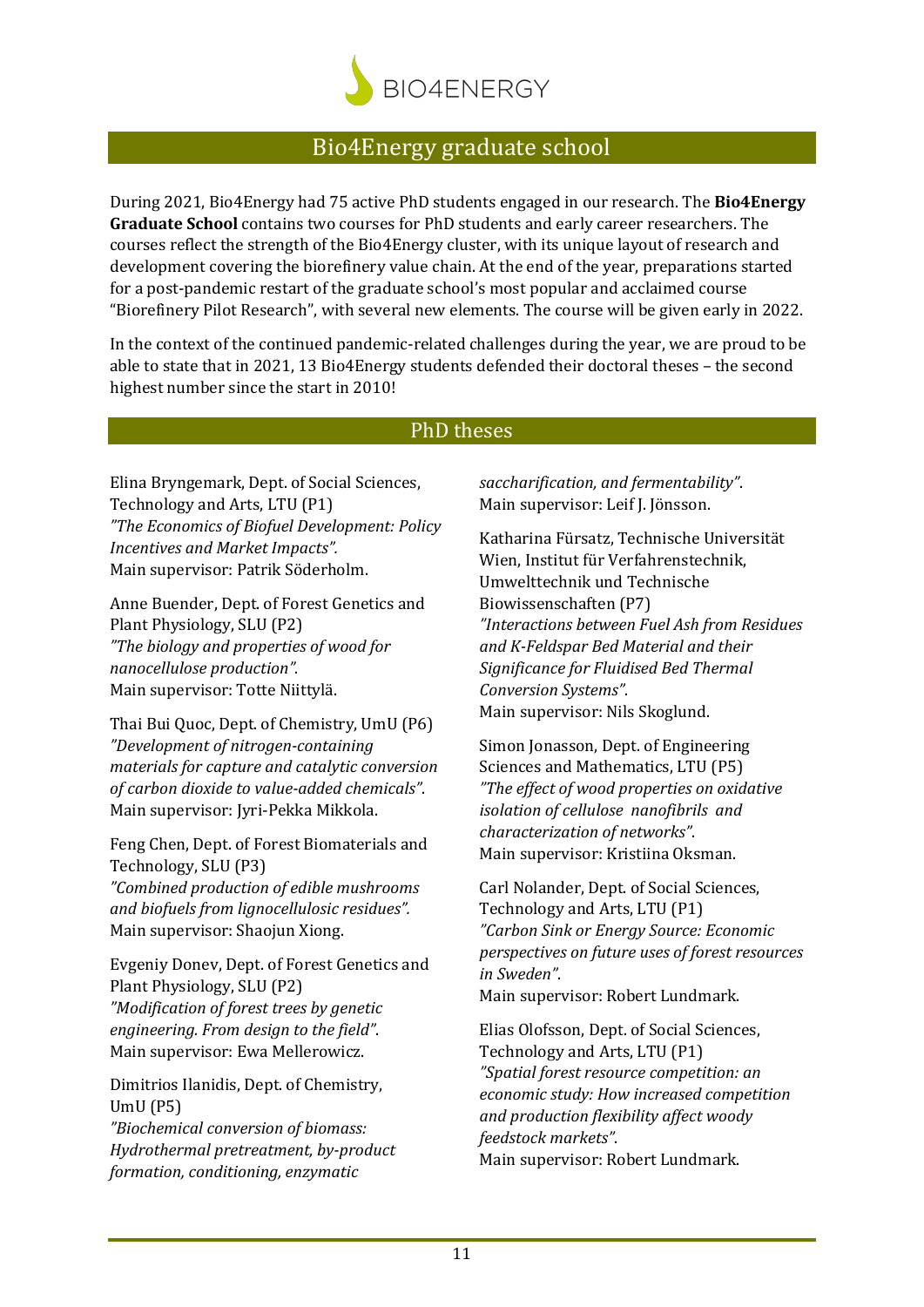

Aekjuthon Phounglamcheik, Dept. of Engineering Sciences and Mathematics, LTU (P4)

*"Bio-coal for the sustainable industry: A scientific approach to optimizing production, storage, and usages"*. Main supervisor: Kentaro Umeki.

Kavitha Shanmugam, Dept. of Chemistry, UmU (P1) *"Circularity Assessment of Water and Waste in Cities - A Proposed Framework for Sustainable*  *Performance Evaluation using LCA and LCC"*. Main supervisor: Venkata Krishna Kumar Upadhyayula.

Jonas Zetterholm, Dept. of Engineering Sciences and Mathematics, LTU (P1) *"Evaluation of emerging forest-industry integrated biorefineries: Exploring strategies for robust performance in face of future uncertainties"*.

Main supervisor: Elisabeth Wetterlund.

#### Licentiate thesis

Chinedu Nwachukwu, Dept. of Engineering Sciences and Mathematics LTU (P1) *"Utilising forest biomass in iron and steel production: investigating supply chain and competition aspects"*. Main supervisor: Elisabeth Wetterlund.

#### **In memoriam**

Chinedu Nwachukwu passed away sadly and unexpectedly in September 2021, when giving birth to her baby son.

She will be greatly missed by friends and colleagues within Bio4Energy and at LTU.



## Media and outreach

During 2021, the work with a new website started. The new website will have a completely new look and be more adapted to Swedish conditions.

The research enabled by Bio4Energy has continued to generate substantial visibility during the year. A few examples:

- Doctoral student Atanu Kumar Das was interviewed by Swedish Radio P1 on his research on management of solid healthcare waste during the Covid-19 pandemic.
- Rikard Gebart participated in roundtable discussions on green hydrogen in Europe. Participants were stakeholders from politics, industry and academia from Germany, Norway, Finland, Denmark and Sweden.
- Field work activities in Bureå within the SGI/Tuffo-funded project SafeSed received substantial media attention. In

the project, remediation of sediments contaminated with organic contaminants originating from e.g. sawmills, wood pre-treatment sites, and pulp and paper mills, will be assessed both in labscale and field trials using the novel technique (Sorbent Polymer Extraction and Remediation System).

Bio4Energy news on a project on turning inedible quinoa residues into bio-based products, including critical capacity building, to strengthen Bolivian economy generated significant attention. The project involves Bio4Energy researchers Carlos Martín and Leif J. Jönsson.

Bio4Energy news have also been addressed by both specialist press within our sector and general press. A few examples are Infrasverige.se, Industrie Mag, Dagens Industri, Svenska Dagbladet, Hydrogen View, and Metaller och Gruvor.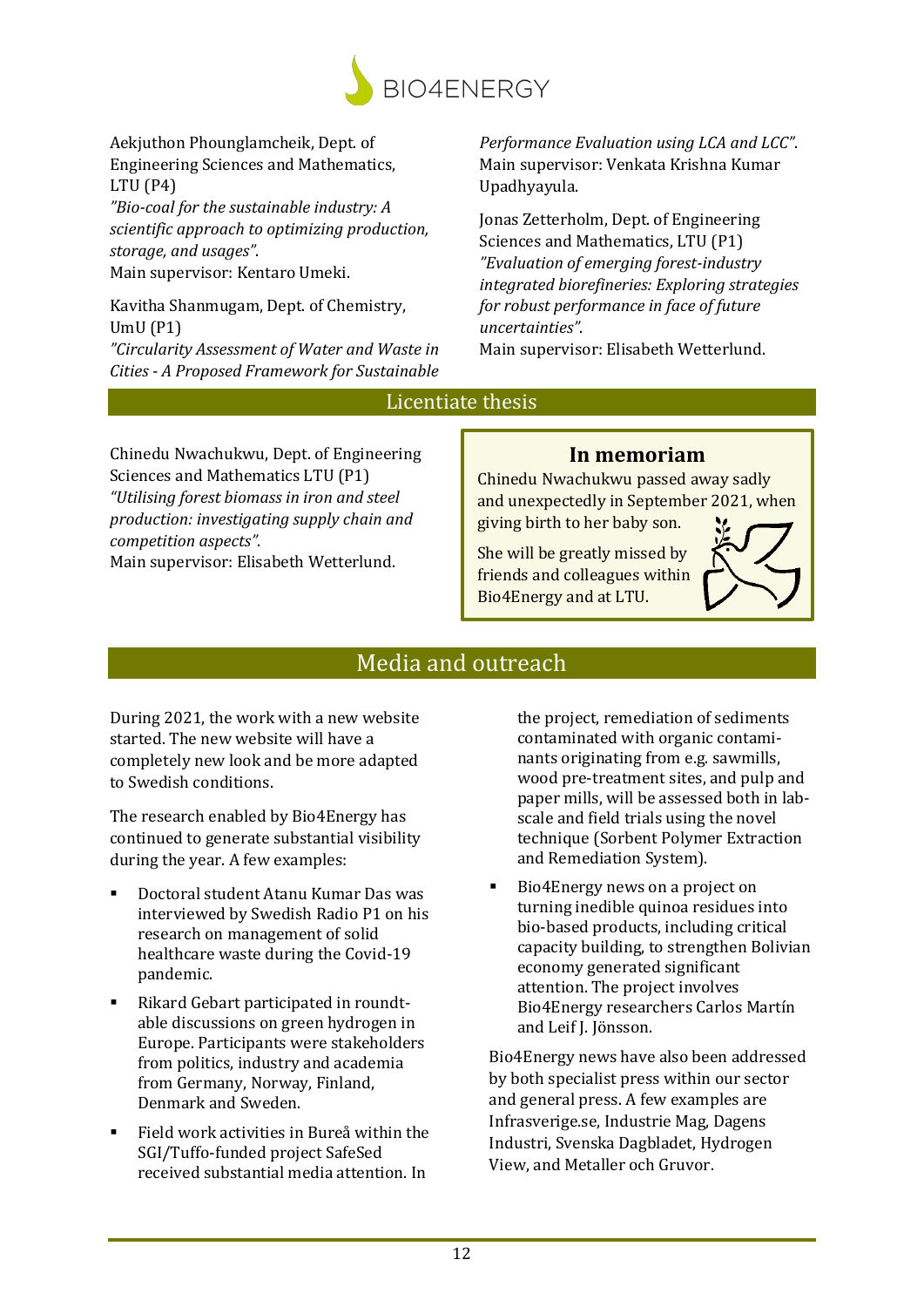

#### Awards and commissions of trust

The research on combined production of mushroom and biofuels was included in the top 100 innovative research projects with potential for industrial implementation. The research was also granted the Sparbanksstiftelsen Norrland's Award for Sustainable Innovations. The research is a collaboration between researchers in the FeedPro and BioPolChem platforms.

Shaojun Xiong (FeedPro platform) was also on the Venture Cup's Top-20 list for the concept "Sustainable mushroom cultivation."

Jessica Timmerfors (previously in Bio4Energy Graduate School, the BioPolChem platform and UmU Industrial Doctoral School for Research and Innovation) received the Gunnar Sundblad Young Researcher´s Award 2021 (400,000 kr) for her doctoral thesis on investigation of forest-industrial wood chipping using modern methods and techniques leading to increased possibilities to utilize feedstocks from forestry more efficiently.

Carlos Martín (BioPolChem platform) was awarded a Professorship in Biomass and Bioresources Utilization at Inland Norway University of Applied Sciences.

Shiyu Geng (BioPolChem platform) received the Royal Skyttean Society's award for young researchers for the use of nanotechnology in materials science with a focus on creating new nanostructured composites for new types of packaging and for the development of bio-based carbon nanomaterials that can be used in future energy storage units and in carbon capture. From the jury's motivation:

*"Her research has shown very interesting results, including that these materials can be used as electrode materials for energy storage and as carbon dioxide traps. She has also developed bionano composites with extremely high mechanical properties through excellent dispersion and orientation."*

PhD graduate, Aekjuthon Phounglamcheik (ThermoChem platform), received a Young Researcher's Best Presentation Award at 7th International Symposium on Gasification and its Applications.

Nils Skoglund (EnviroNut platform) was elected as Chair of Swedish Flame Research Committee including board membership of the International Flame Research Foundation, aiming to strengthen recovery within thermal conversion. Skoglund was appointed as responsible for Bioenergy contributions to the Max IV Strategic Roadmap 2030 including hosting workshops. The document will be finalised in 2022.

Bio4Energy's researchers also hold a large number of commissions of trust, and act as members on various boards and committees. Examples include the Scientific Council of Centre for Business and Policy Studies (SNS), the European Federation of Chemical Engineering (EFCE), IEA Bioenergy, the prestigious Selection Committee for the Marcus Wallenberg Price, the MAX IV reference group, the European Federation of Chemical Engineering (EFCE), the European Union COST action EUAlgae, and several of the program counsels and boards for the Swedish Energy Agency's research programs.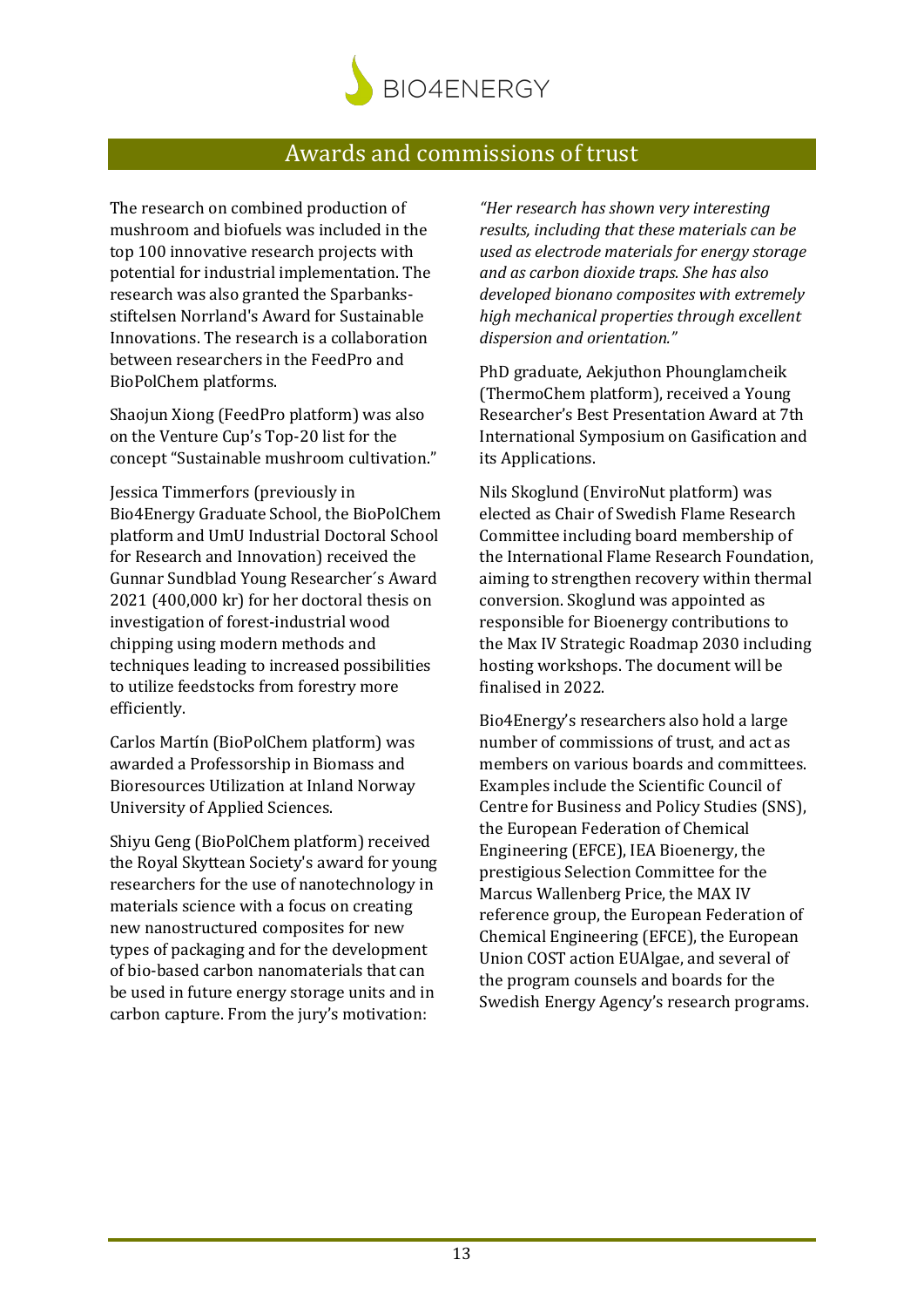

#### Bio4Energy in new centres

#### **Center for Hydrogen Energy Systems Sweden - CH2ESS**

CH2ESS is a research and knowledge initiative at Luleå University of Technology with a focus on hydrogen use in industrial processes and energy systems, in close collaboration with Swedish industry. Hydrogen is a key to a fossil-free energy system and B4E researchers are involved and secures that development in Sweden through groundbreaking research and skills supply.

CH2ESS engages B4E researchers from Thermo-Chem, SysAnaBio and BioPolChem platforms.

Contact: [Joakim Lundgren](mailto:joakim.lundgren@ltu.se) (SysAnaBio).

#### **Trees For Me, TFM (Centre of excellence for fast growing deciduous TREES–sustainable FORest, Material, and Energy)**

TFM is a new competence centre financed by the Swedish Energy Agency. The centre focuses on production and processing of fastgrowing broadleaves (birch, aspen, poplar and hybrid aspen) for sustainable forests, materials and energy. 50 partner organisations representing academic and research institutes, and the enterprise and public sectors will collaborate in the centre.

TFM engages B4E researchers from ForFeed, ThermoChem and SysAnaBio platforms.

Contact: [Henrik Böhlenius](mailto:henrik.bohlenius@slu.se) (ForFeed), [Marcus Öhman](mailto:marcus.ohman@ltu.se) (ThermoChem), [Elisabeth](mailto:elisabeth.wetterlund@ltu.se)  [Wetterlund](mailto:elisabeth.wetterlund@ltu.se) (SysAnaBio)

#### **CESTAP (Competence Center for Sustainable Turbine Fuels for Aviation and Power Production)**

CESTAP is also a new competence centre financed by the Swedish Energy Agency. Focus is on development of new fuel production routes and fossil-free fuels, and to work on potential modifications of turbine engines for e.g. aviation and power production. CESTAP engages over 30 organisations from academia, research institutes and relevant industrial sectors throughout the value chain.

CESTAP engages B4E researchers from CatSep and SysAnaBio platforms.

Contact: [Jonas Hedlund](mailto:jonas.hedlund@ltu.se) (CatSep), [Elisabeth](mailto:elisabeth.wetterlund@ltu.se)  [Wetterlund](mailto:elisabeth.wetterlund@ltu.se) (SysAnaBio)